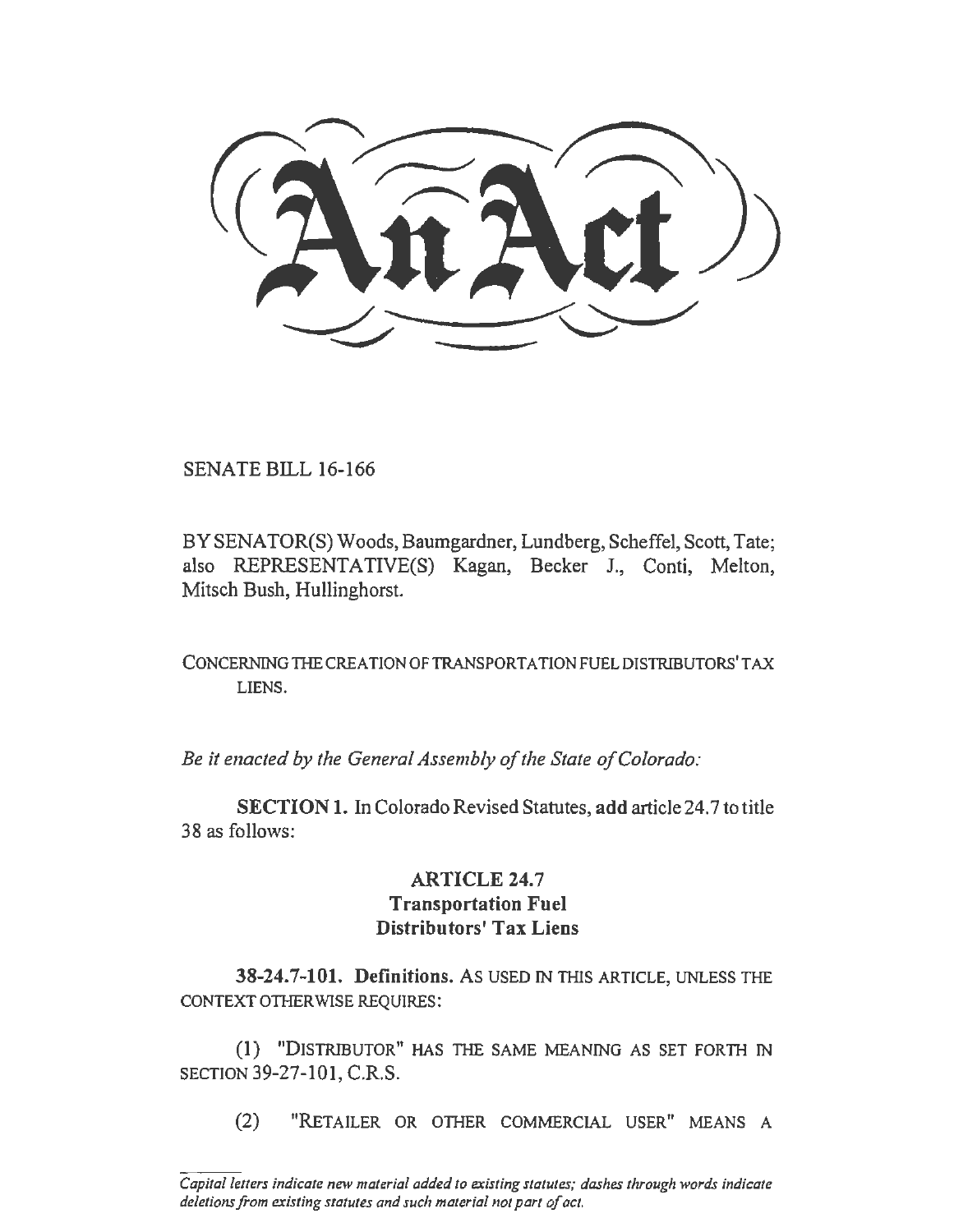COMMERCIAL ENTITY rNVOL VED IN THE USE OF TRANSPORTATION FUEL FOR A TAXABLE PURPOSE UNDER ARTICLE 27 OF TITLE 39, C.R.S.

(3) "TAXES" MEANS THE TAX ON GASOLINE AND SPECIAL FUEL IMPOSED UNDER ARTICLE 27 OF TITLE 39, C.R.S.

(4) "TRANSPORTATIONFUEL" MEANS ANY FLAMMABLE LIQUID USED PRIMARILY AS A FUEL FOR THE PROPULSION OF MOTOR VEHICLES, MOTOR BOA TS, OR AIRCRAFT AND INCLUDES DIESEL FUEL.

**38-24. 7-102. Who may have lien - amount.** WITHIN SIXTY DAYS AFTER THE DATE OF DELIVERY OF TRANSPORTATION FUEL OR AN EARLIER AGREED-UPON PAYMENT DA TE, EVERY DISTRIBUTOR HAS A LIEN UPON THE PROPERTY OF A RETAILER OR OTHER COMMERCIAL USER FOR THE AMOUNT OF UNREIMBURSED TAXES PAID BY THE DISTRIBUTOR UNDER ARTICLE 27 OF TITLE 39, C.R.S., FOR EACH DELIVERY OF TRANSPORTATION FUEL TO THAT RETAILER OR OTHER COMMERCIAL USER. THE LIEN EXTENDS TO ALL BUSINESS ASSETS AND PROPERTY OF THE RETAILER OR OTHER COMMERCIAL USER, INCLUDING STOCK IN TRADE, BUSINESS, FIXTURES, AND EQUIPMENT OWNED OR USED BY THE RETAILER OR OTHER COMMERCIAL USER IN THE CONDUCT OF BUSINESS, AS LONG AS A DELINQUENCY IN THE REIMBURSEMENT CONTINUES.

**38-24.7-103. How lien obtained - lien statement.** EVERY DISTRIBUTOR INTENDING TO A VAIL HIMSELF OR HERSELF OF THE BENEFITS OF THIS ARTICLE SHALL SERVE ON THE RETAILER OR OTHER COMMERCIAL USER BY CERTIFIED OR REGISTERED MAIL, RETURN RECEIPT REQUESTED, OR BY PERSONAL SERVICE, WITHIN SIXTY DAYS AFTER COMPLETING THE DELIVERY OF TRANSPORTATION FUEL AND RECORD IN THE OFFICE OF THE COUNTY CLERK AND RECORDER OF THE COUNTY WHERE THE RETAILER OR OTHER COMMERCIAL USER IS LOCATED, A STATEMENT CONTAINING A JUST AND TRUE ACCOUNT OF THE AMOUNT DUE TO THE DISTRIBUTOR, AFTER ALLOWING ALL JUST CREDITS AND OFFSETS, AND CONTAINING A CORRECT DESCRIPTION OF THE TAXES PAID FOR THE DELIVERY OF TRANSPORTATION FUEL TO THE RETAILER OR OTHER COMMERCIAL USER AND AN AFFIDAVIT OF SERVICE OR MAILING OF THE STATEMENT. ANY IMMATERIAL ERROR OR MISTAKE IN THE ACCOUNT OR DESCRIPTION OF THE TAXES PAID DOES NOT INVALIDATE THE LIEN. THE STATEMENT REQUIRED BY THIS SECTION MUST INCLUDE THE NAME OF THE DISTRIBUTOR, THE NAME OF THE RETAILER OR OTHER COMMERCIAL USER, AND THE PHYSICAL ADDRESS OF THE RETAILER

PAGE 2-SENATE BILL 16-166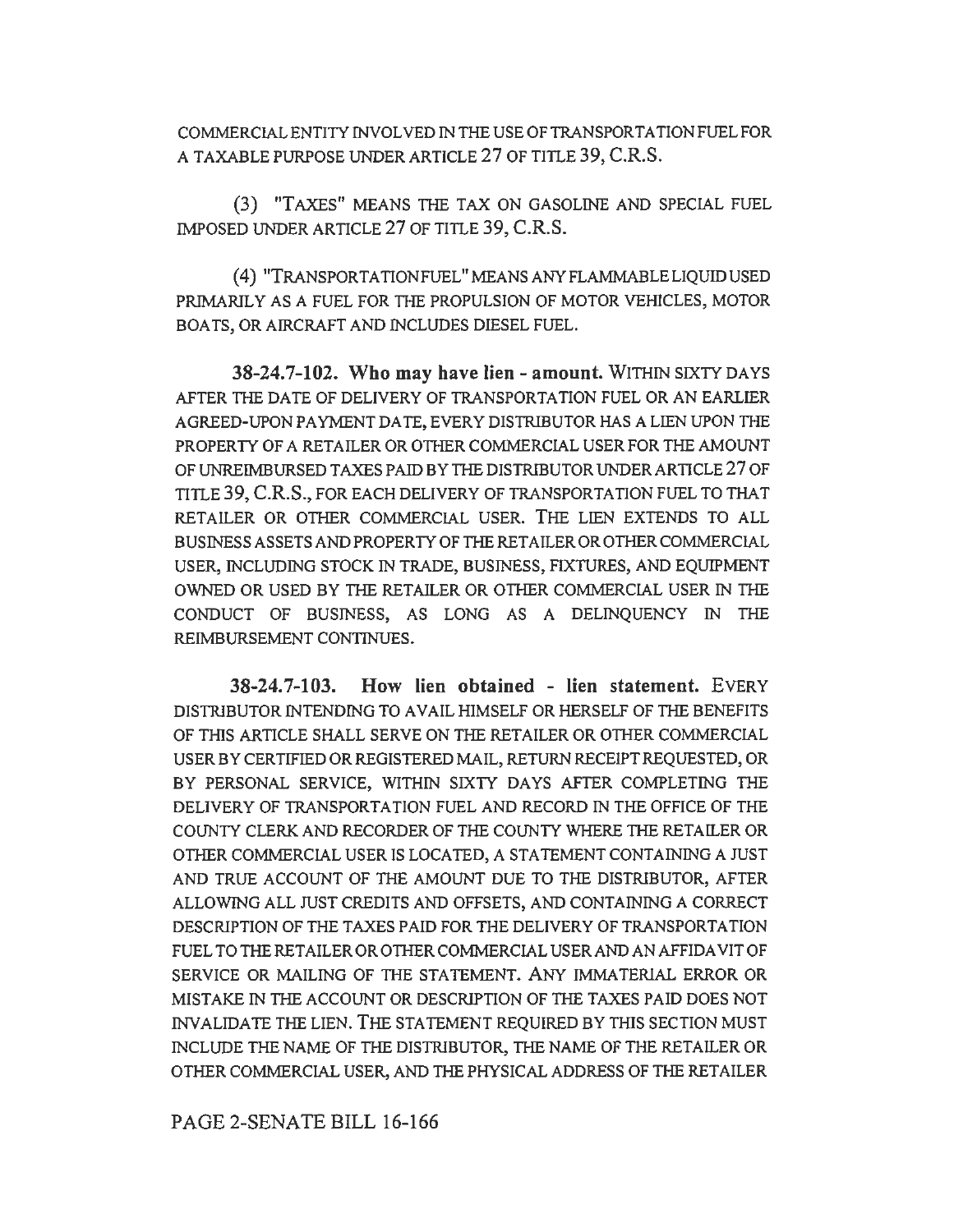OR OTHER COMMERCIAL USER IN THE COUNTY WHERE THE RETAILER OR OTHER COMMERCIAL USER IS LOCATED. THE STATEMENT MUST ALSO INCLUDE THE NAME AND PHYSICAL ADDRESS OF ANY OTHER PERSON, IF ANY, AGAINST WHOSE PROPERTY THE LIEN IS FILED AND A DESCRIPTION OF THE PROPERTY TO BE CHARGED WITH THE LIEN.

38-24.7-104. Priority. THE LIEN FOR TAXES FOR THE DELIVERY OF TRANSPORTATION FUEL SPECIFIED IN SECTION 3 8-24. 7-102 IS NOT PRIOR TO AND DOES NOT TAKE PRECEDENCE OVER ANY MORTGAGE, ENCUMBRANCE, SECURITY INTEREST, OR OTHER VALID LIEN UPON THE ASSETS AND PROPERTY OF THE RETAILER OR OTHER COMMERCIAL USER, INCLUDING THE STOCK IN TRADE, BUSINESS FIXTURES, AND EQUIPMENT OWNED OR USED BY THE RETAILER OR OTHER COMMERCIAL USER IN THE CONDUCT OF THE RETAILER'S OR OTHER COMMERCIAL USER'S BUSINESS IF THE OTHER MORTGAGE, ENCUMBRANCE, SECURITY INTEREST, OR VALID LIEN ATTACHED OR WAS FILED PRIOR TO THE FILING OF A LIEN UNDER THIS ARTICLE.

38-24.7-105. Parties. ANY PERSON INTERESTED IN THE MATTER IN CONTROVERSY OR THE PROPERTY TO BE CHARGED WITH THE LIEN OR HAVING A LIEN ON THE PROPERTY CHARGED MAY BE MADE A PARTY TO AN ACTION FOR THE FORECLOSURE OF THE LIEN.

38-24.7-106. Limitations of actions. ANY ACTION FOR THE FORECLOSURE AND ENFORCEMENT OF A LIEN AUTHORIZED IN SECTION 3 8-24. 7-102 MUST BE COMMENCED, AND A NOTICE OF COMMENCEMENT OF ACTION FILED IN THE SAME LOCATIONS AS THE LIEN STATEMENTS, WITHIN TWENTY-FOUR MONTHS AFTER THE FILING OF THE LIEN AND MUST BE FILED IN THE DISTRICT COURT FOR THE COUNTY IN WHICH THE LIEN AUTHORIZED IN SECTION 38-24.7-102 IS FILED. THE FAILURE TO FILE SUCH AN ACTION AND NOTICE ON A TIMELY BASIS RENDERS THE LIEN NULL AND VOID.

38-24.7-107. Acknowledgment of satisfaction of lien - penalty. WHENEVER THE INDEBTEDNESS GIVING RISE TO A LIEN UNDER THIS ARTICLE IS PAID AND SATISFIED, THE LIENOR HAS THE DUTY TO ACKNOWLEDGE SATISFACTION OF THE INDEBTEDNESS AND TO DISCHARGE THE LIEN OF RECORD. IF ANY LIENOR FAILS TO ACKNOWLEDGE SATISFACTION AND DISCHARGE OF THE LIEN WITHIN TIIIRTY DAYS AFTER BEING REQUESTED TO DO SO BY A PERSON HAVING A PROPERTY INTEREST IN THE ASSETS AND PROPERTY OF THE RETAILER OR OTHER COMMERCIAL USER, INCLUDING THE STOCK IN TRADE, BUSINESS FIXTURES, AND EQUIPMENT OWNED OR USED BY

PAGE 3-SENATE BILL 16-166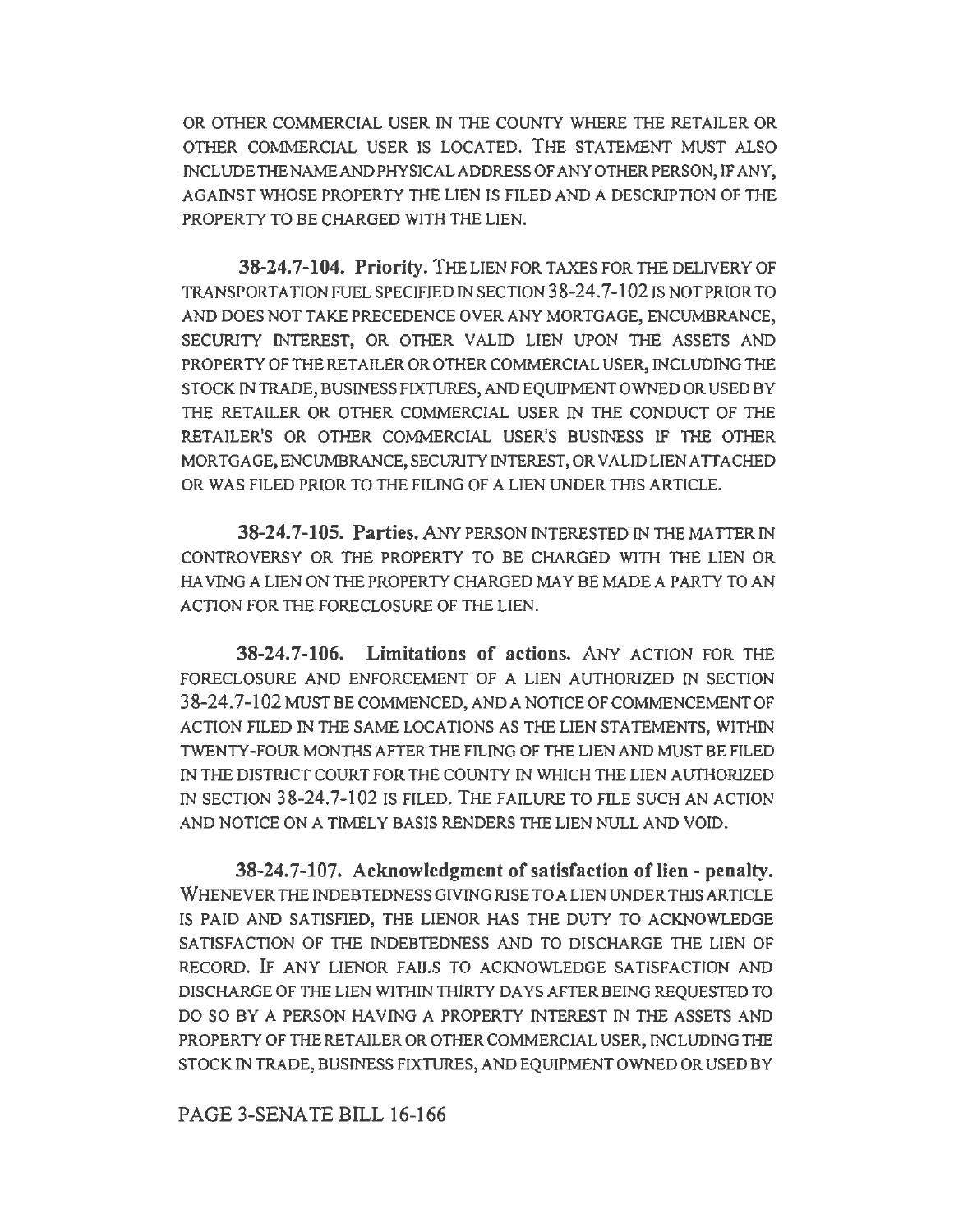THE RETAILER OR OTHER COMMERCIAL USER IN THE CONDUCT OF THE RETAILER'SOROTHERCOMMERCIALUSER'SBUSINESS, THELIENORISLIABLE TO ANY PERSON INJURED IN THE AMOUNT OF THE INJURY AND THE COSTS OF THE ACTION.

SECTION 2. Act subject to petition - effective date applicability. (1) This act takes effect at 12:01 a.m. on the day following the expiration of the ninety-day period after final adjournment of the general assembly (August 10, 2016, if adjournment sine die is on May 11, 2016); except that, if a referendum petition is filed pursuant to section 1 (3) of article V of the state constitution against this act or an item, section, or part of this act within such period, then the act, item, section, or part will not take effect unless approved by the people at the general election to be held in November 2016 and, in such case, will take effect on the date of the official declaration of the vote thereon by the governor.